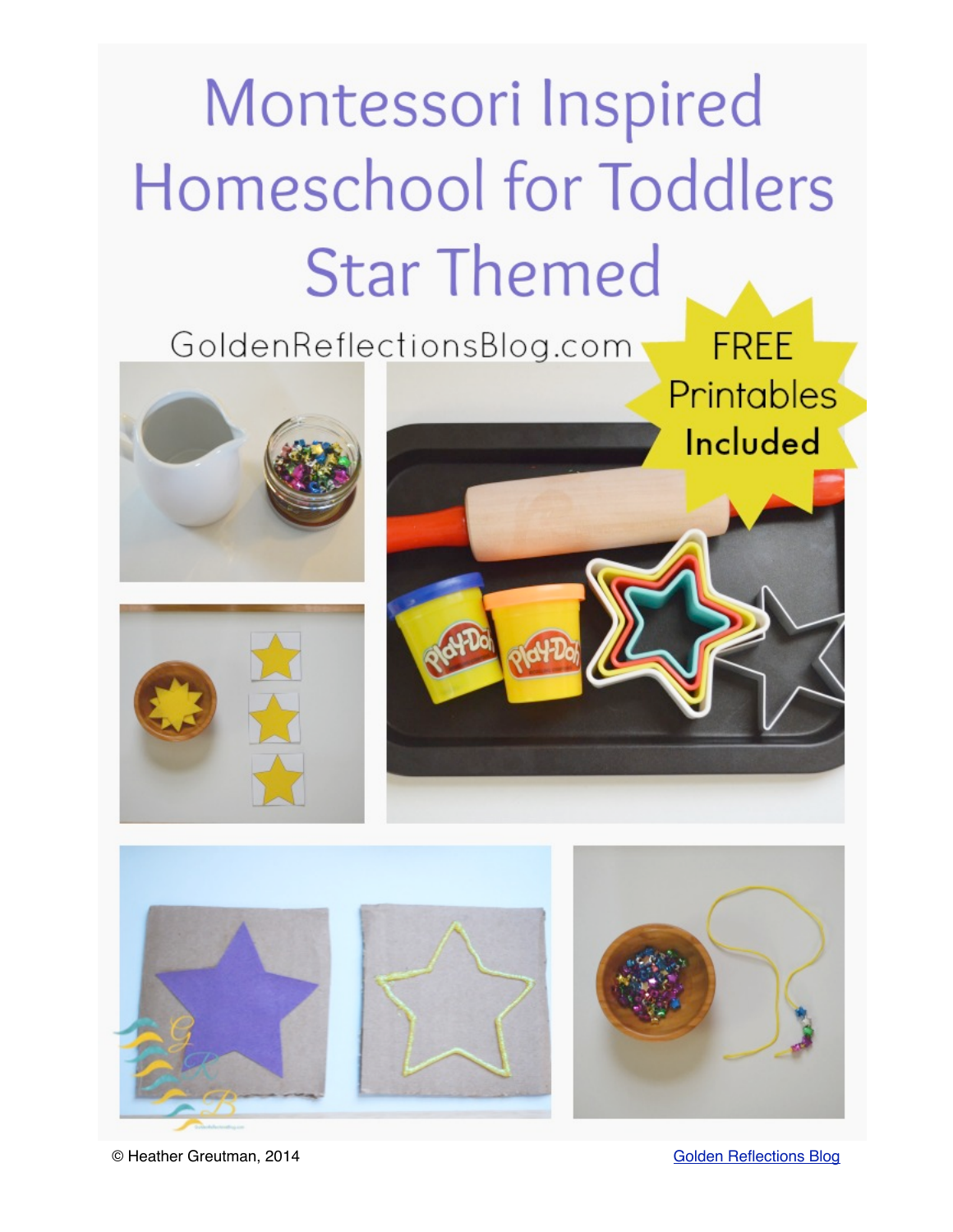## © Copyright 2014, Heather Greutman

[www.GoldenReflectionsBlog.com](http://www.GoldenReflectionsBlog.com)

All rights reserved.

This publication may not be reproduced, stored, or transmitted in whole or in part, in any form or by any means, electronic, mechanical, or otherwise, without prior written consent from the publisher and author. It may be stored on your computer for personal use. One copy of this book may also be printed for your own personal use. You may print multiple pages of the designated printables for each activity for your own personal use.

If you wish to share this activity packet with a friend or family member, please direct them to this post: <http://goldenreflectionsblog.com/free-printables>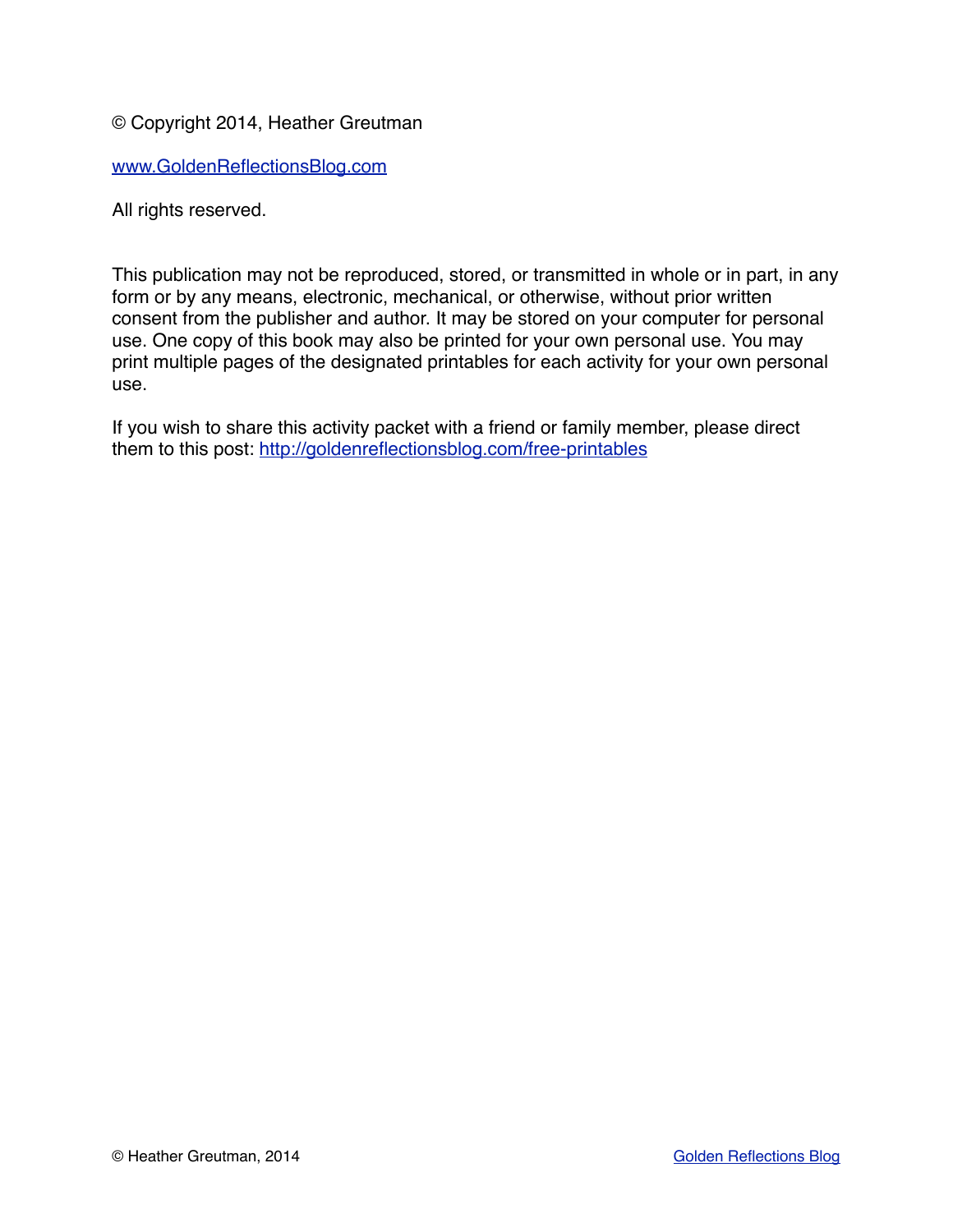# **Montessori Inspired Star Themed TotSchool Week**

For step by step instructions with pictures on how I set this TotSchool week up in my own home, visit this post: [Montessori Homeschool for Toddlers: Stars & Color Yellow](http://goldenreflectionsblog.com/?p=3896)

### **Book Ideas:**

Making Shapes with Monkey - Silver Dolphin Books Colors - Bright Baby [Sweet Dreams My Little One](http://goldenreflectionsblog.com/2014/06/christian-book-reviews-for-kids-sleep-sweet-little-one-patsy-clairmont.html) - by Patsy Clairmont [The Story Of Jesus](http://goldenreflectionsblog.com/2014/04/the-story-of-jesus-easter-book-for-toddlers.html) - Tommy Nelson My Bible Friends Book 1, Baby Jesus - Etta B. Degering

#### **Song Ideas:**

Twinkle Twinkle Little Star

#### **Snack Ideas:**

Peanut Butter & Jelly Sandwiches cut out into star shape with a cookie cutter.

**Activity Ideas** (for a 5 day/1 week schedule):

- Star Shape Pouring Task Tray
- Matching & Counting Yellow Stars (See printable below)
- Matching Red, Blue, and White Stars (see printable below)
- Stringing Star Beads
- Star Sensory Cards (with optional sensory tracing)
- Star Play Dough tray (optional)

### **Products needed:**

- Wooden task trays
- Wooden bowls
- Ceramic pouring bowl
- Yellow Star printable (see below)
- Red, White and Blue star printable (see below)
- Yellow felt star cut outs
- Red, white, and blue star felt cut outs
- Star beads
- String or pipe cleaners
- Glue
- Yellow Glitter Glue
- Sand Paper
- Play Dough
- Star shape cookie cutters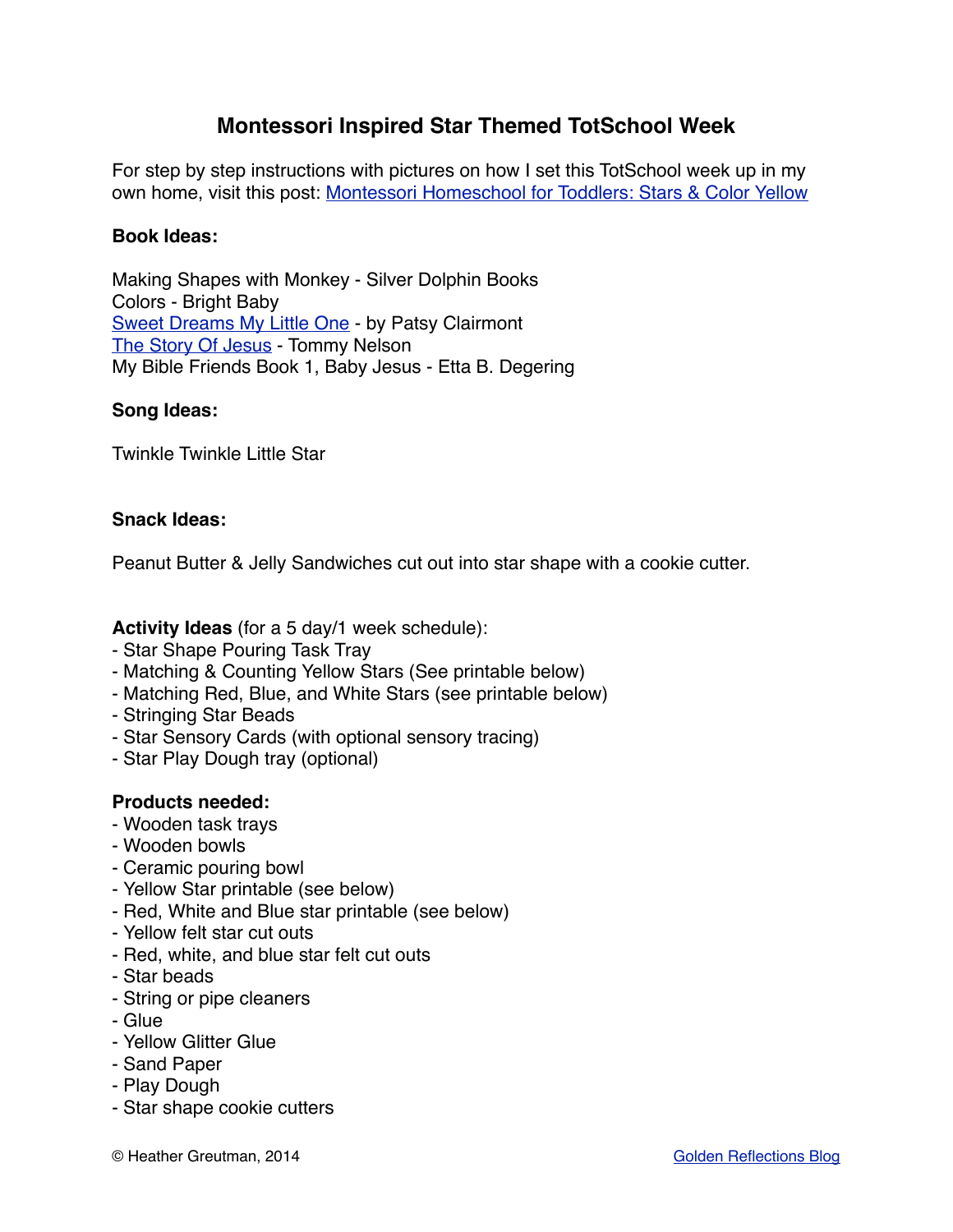## **Yellow Star Printable**

Cards are 3" in diameter



### **Directions:**

- Print out 1 copy of this page on a color printer
- Laminate
- Print out 1 copy of star template on page 7
- Cut out the square cards around the stars and place on your task tray
- Cut out yellow felt stars using start template
- Place the cut out felt stars into a task bowl
- Set the entire tray out on your activity table or bookcase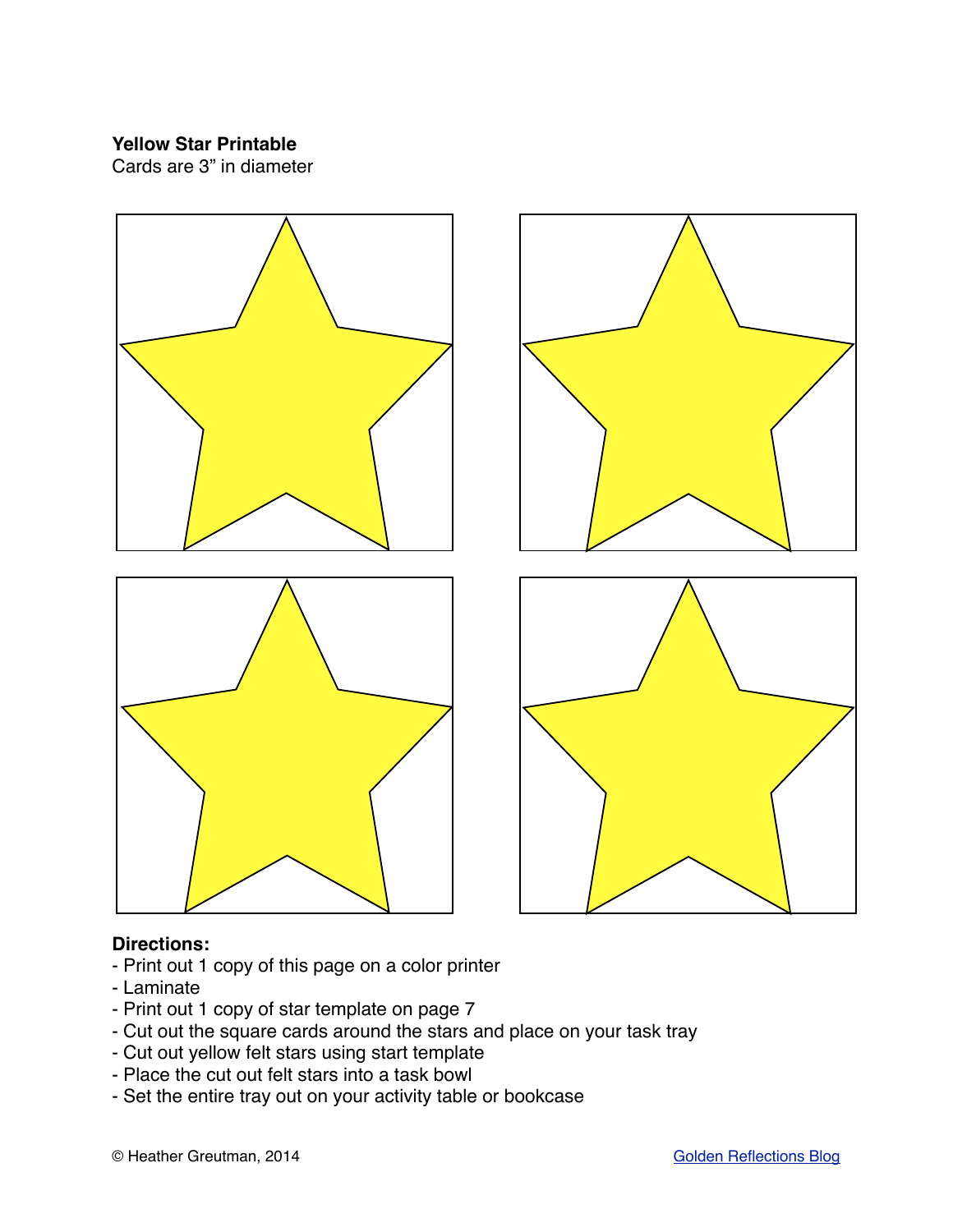# **Red, White & Blue Star Printable**

Cards are 3" in diameter

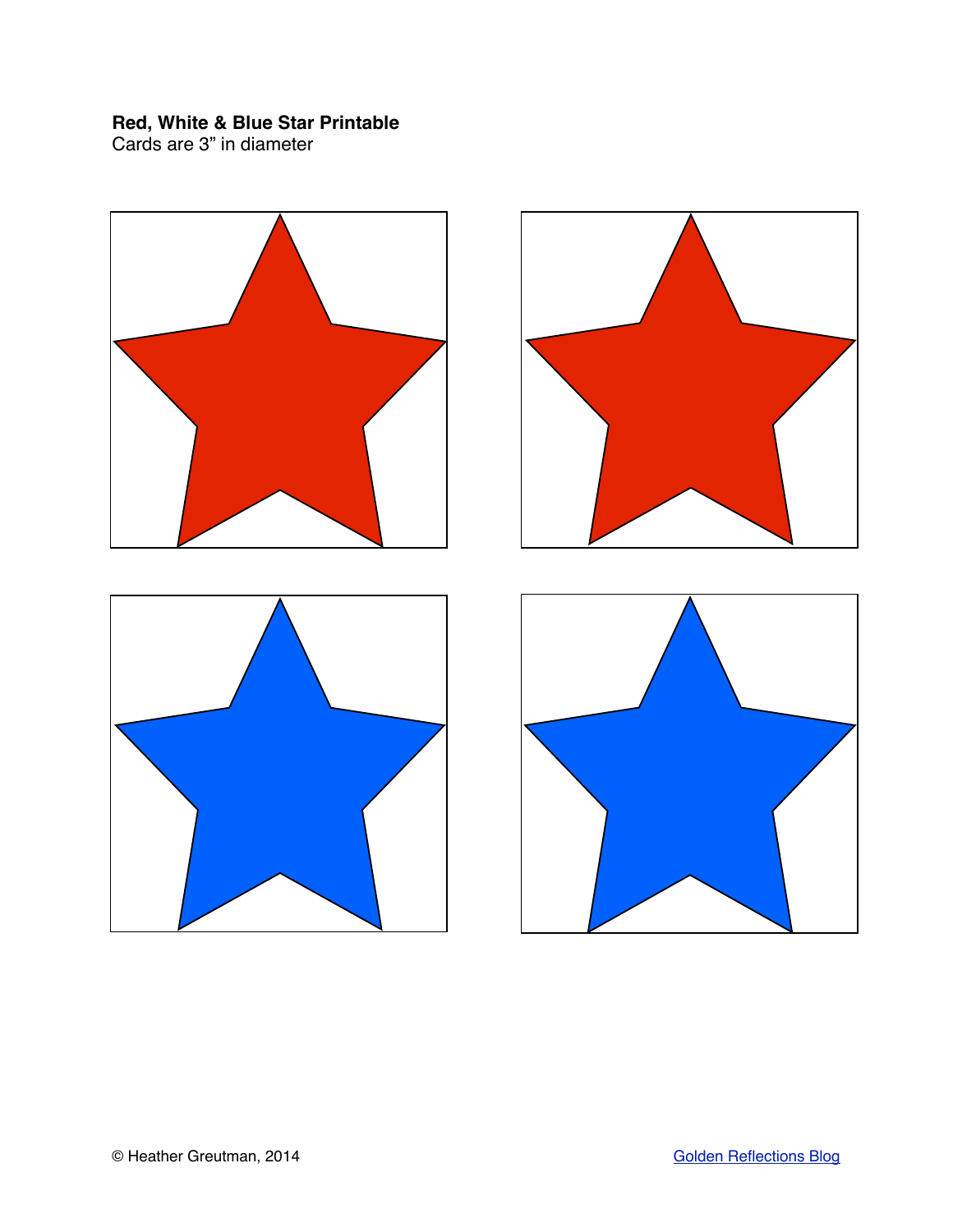

### **Directions:**

- Print out 2 copies of the red, blue, and white stars along with the color and shape labels.
- Use star template (page 7) to cut out red, white, and blue felt star shapes.
- Place a color label on your task tray with the correct colored stars below it.
- Place all the felt stars into a task bowl and place on the tray.